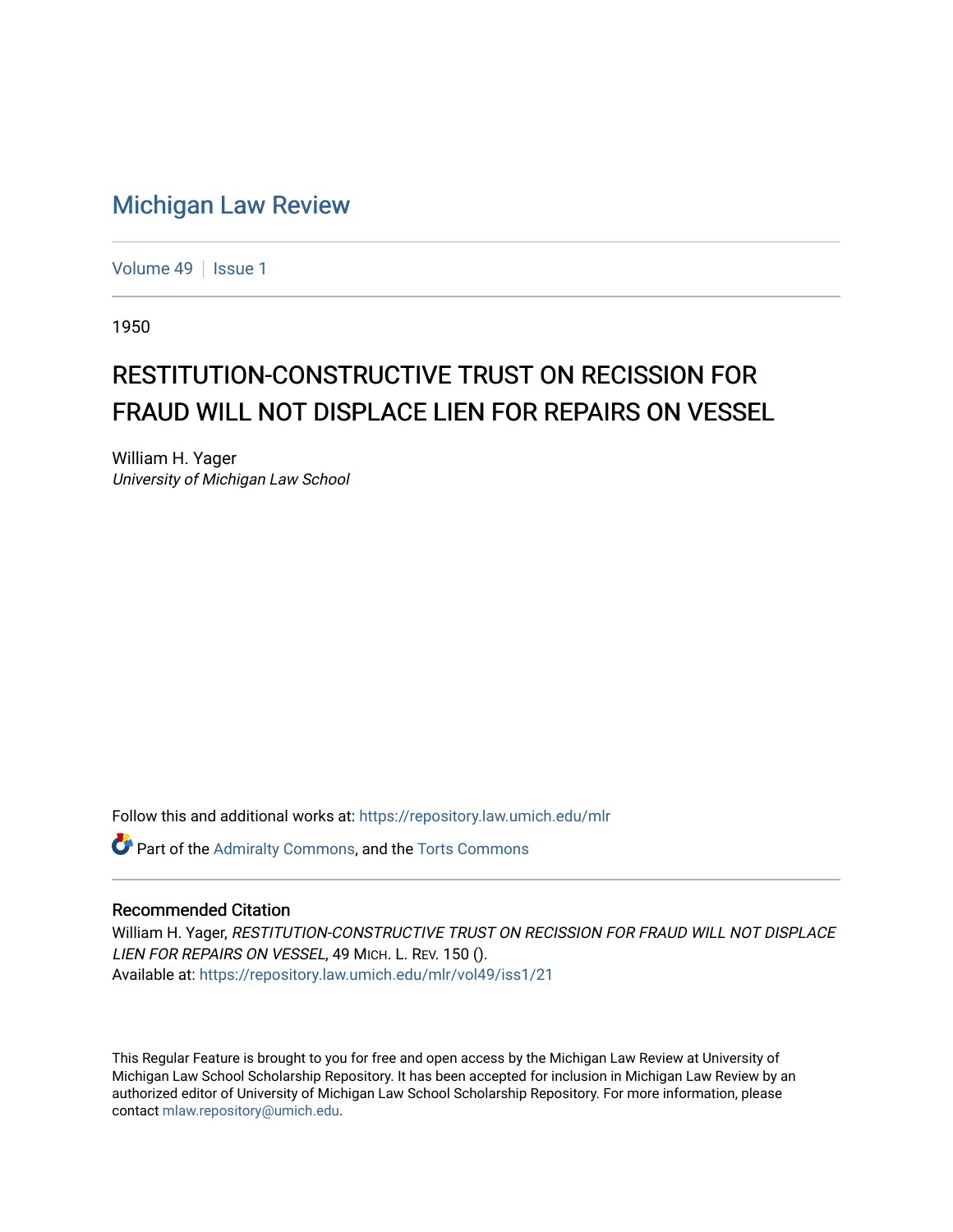RESTITUTION-CONSTRUCTIVE TRUST ON RESCISSION FOR FRAUD WILL NOT DISPLACE LlEN FOR REPAIRS ON VESSEL-The Maryland Dry Dock Company sued to enforce its statutory maritime lien for converting a cargo vessel owned by the Republic Steamship Corporation into a passenger ship, and the International Refugee Organization contested the action on the ground that the money used to purchase the vessel was obtained by Republic from IRO by fraud. IRO argued that Republic did not have authority to bind the vessel because the vessel was impressed with a constructive trust in IRO's favor, and that if Republic did have authority the trust took preference over the  $lin.1$ *Held,* a constructive trust on rescission for fraud is a remedy which does not

l The statute gives a lien for repairs to any vessel if the owner or a person authorized by the owner orders the repairs. The following section declares that no person tortiously or unlawfully in possession of a vessel shall have authority to bind the vessel. 41 STAT. L. 1005, §30 (1920), 46 u.s.c. (1946) §§971, 972, 973.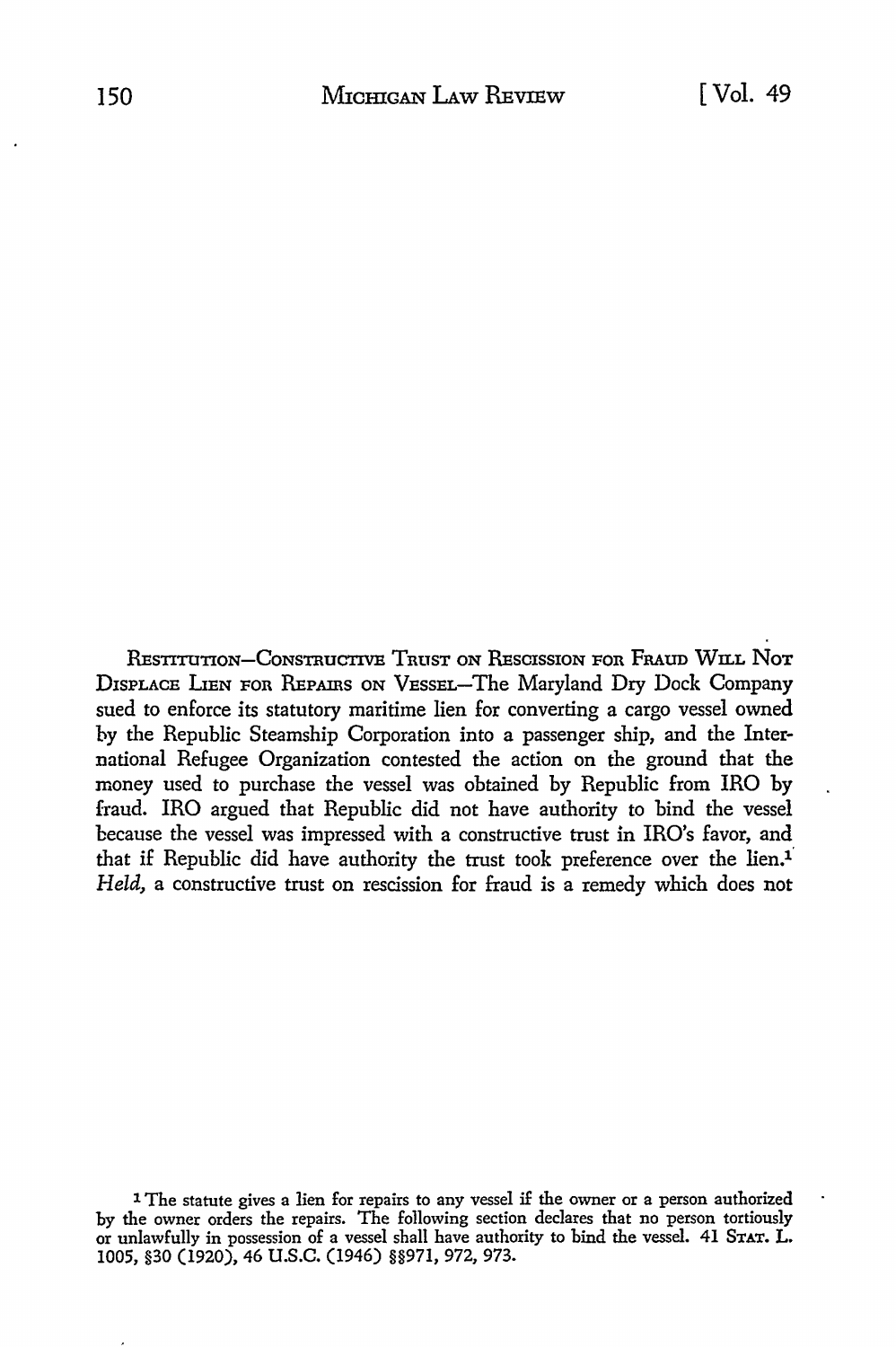affect the ownership of the wrongdoer, and any claim the defrauded person has will not displace the. valid maritime lien. *International Refugee Organization v. Maryland Dry Dock* Co., (4th Cir. 1950) 179 F. (2d) 284.

Although the courts are in general agreement as to allowing a constructive trust on rescission for fraud,<sup>2</sup> there is a conflict as to the legal relationship created between the defrauded party and the defrauder. There is some authority for the proposition that the defrauded-person is still the legal owner. This may be partly due to the fact that the courts are prone to talk of rescission as revesting the legal title in the original owner.<sup>3</sup> However, the majority of the cases hold that the one acquiring the property is the legal owner.<sup>4</sup>This would appear *to*  be the correct view, as the defrauded person intended to give up the legal title. There is a greater conflict in the cases as to whether the wronged party has any equitable title. Statements may be found to the effect that the wronged person has the equitable title and as equitable owner has the same rights that are present in an express trust.5 The result of this in some cases is that the wronged party takes priority over subsequent equitable interests.<sup>6</sup> The report of the principal case does not give a clear view of IRO's contentions, but IRO seems to have argued, first, that Republic was not the true owner and could not bind the vessel under the statute, and second, that if Republic were the owner, IRO had the equitable title which took free of the lien.7 The court denied all the ·contentions of IRO and agreed with the authorities which state that the constructive trust does not create "ownership" automatically but is merely a remedial device which the court may impose in order to return the property to the defrauded party, giving him greater satisfaction of his claim than he would get at law. The court accordingly held that the ownership of the wrongdoer was

<sup>2</sup>CoRPUS JtJRis., Trusts §220 (1933); Rice v. Allen, 318 Mich. 245, 28 N.W. (2d) 91 (1947); Fresh v. Dunakin, 306 Ky. 87, 206 S.W. (2d) 203 (1947).

<sup>8</sup>Missouri Brown Mfg. Co. v. Guymon, (C.C.A. 8th, 1902) 115 F. 112; Hall v. Miller, (Tex. Civ. App. 1941) 147 S.W. (2d) 266; Williams v. Logue, 154 Miss. 74, 122 S. 490 (1929). 4 POMEROY, EQ. Jams. §1058: "Equity regards the cestui que trust .••• as the real owner and entitled to all the rights and consequences of such ownership."

<sup>4</sup>Meier v. Geldis, 148 Neb. 304, 27 N.W. (2d) 215 (1947); Binford v. Snyder, 144 Tex. 134, 189 S.W. (2d) 471 (1945); Frink v. Commercial Bank of Emmetsburg, 195 Iowa lOll, 191 N.W. 513 (1923).

<sup>5</sup> Shearer v. Barnes, 118 Minn. 179, 136 N.W. 861 (1912), stating that the con-.structive trust is an equitable estate arising immediately upon the act of the wrongdoer; Raasch v. Lund Land Co., 103 Neb. 157, 170 N.W. 836 (1919); 3 BOGERT, TRUSTS AND TRUSTEES §472 (1946).

• O The wronged party took free of a mortgage placed on the land by the defrauder in Cann v. Barry, 298 Mass. 186, 10 N.E. (2d) 88 (1937); Brennan v. Perselli, 353 Ill. 630, 187 N.E. 820 (1933).

7 IRO may have also contended that even if Republic were the owner, Republic still had possession wrongfully or tortiously and was unable to bind the vessel. IRO could find ample authority to the effect that the defrauder had wrongfully taken or was wrongfully holding the property. Almost all of the cases speak of the defrauder *in* such words. The court refused to so construe the statute and said that the decreeing of a constructive trust did not mean the title of the owner was defective or his possession tortious. Principal case at 827.